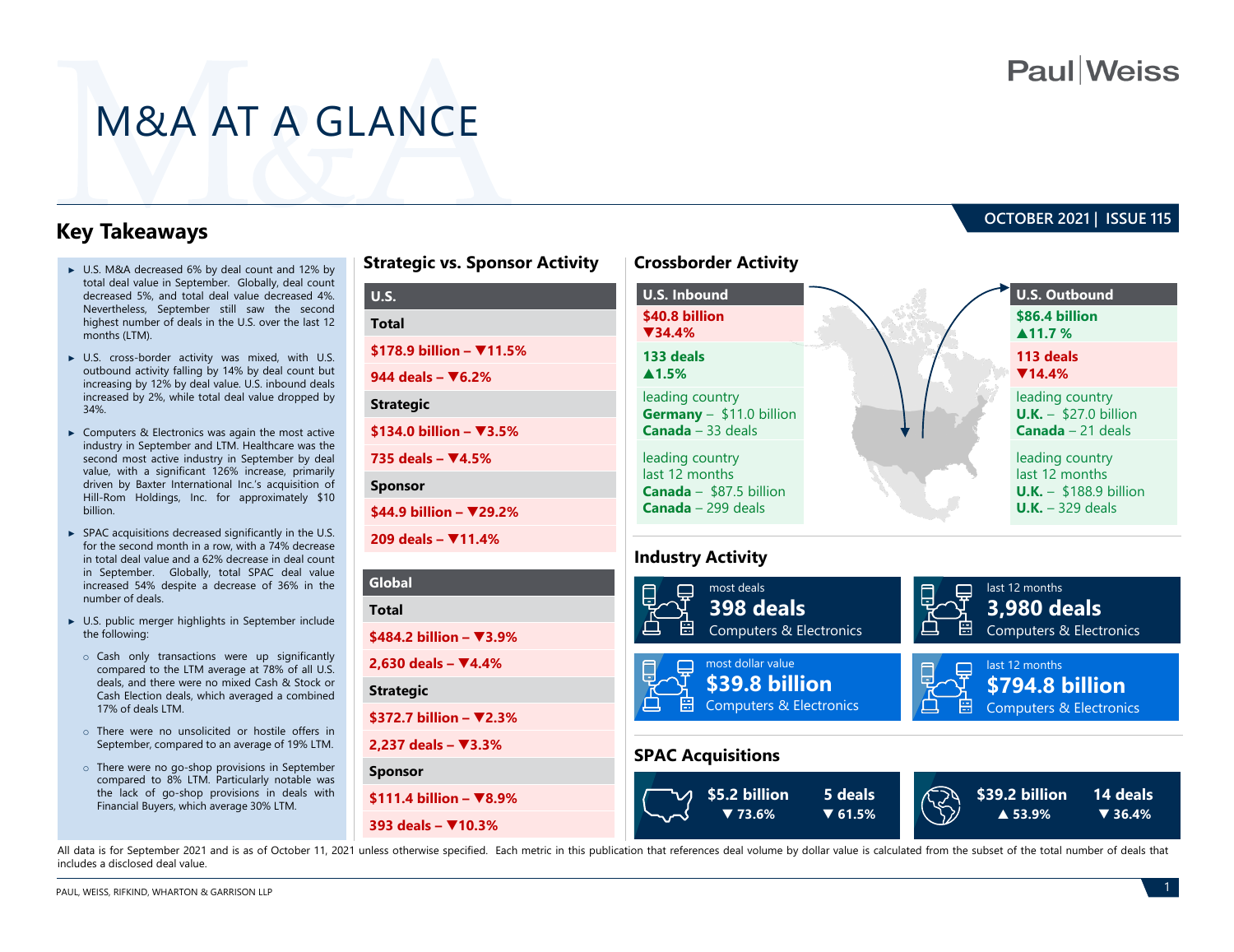# **Paul**Weiss

### M&A at a Glance

## **June 2020 | ISSUE 99 OCTOBER 2021 | ISSUE 115**



### **Most Active U.S. Target Industries1**



#### Last 12 Months





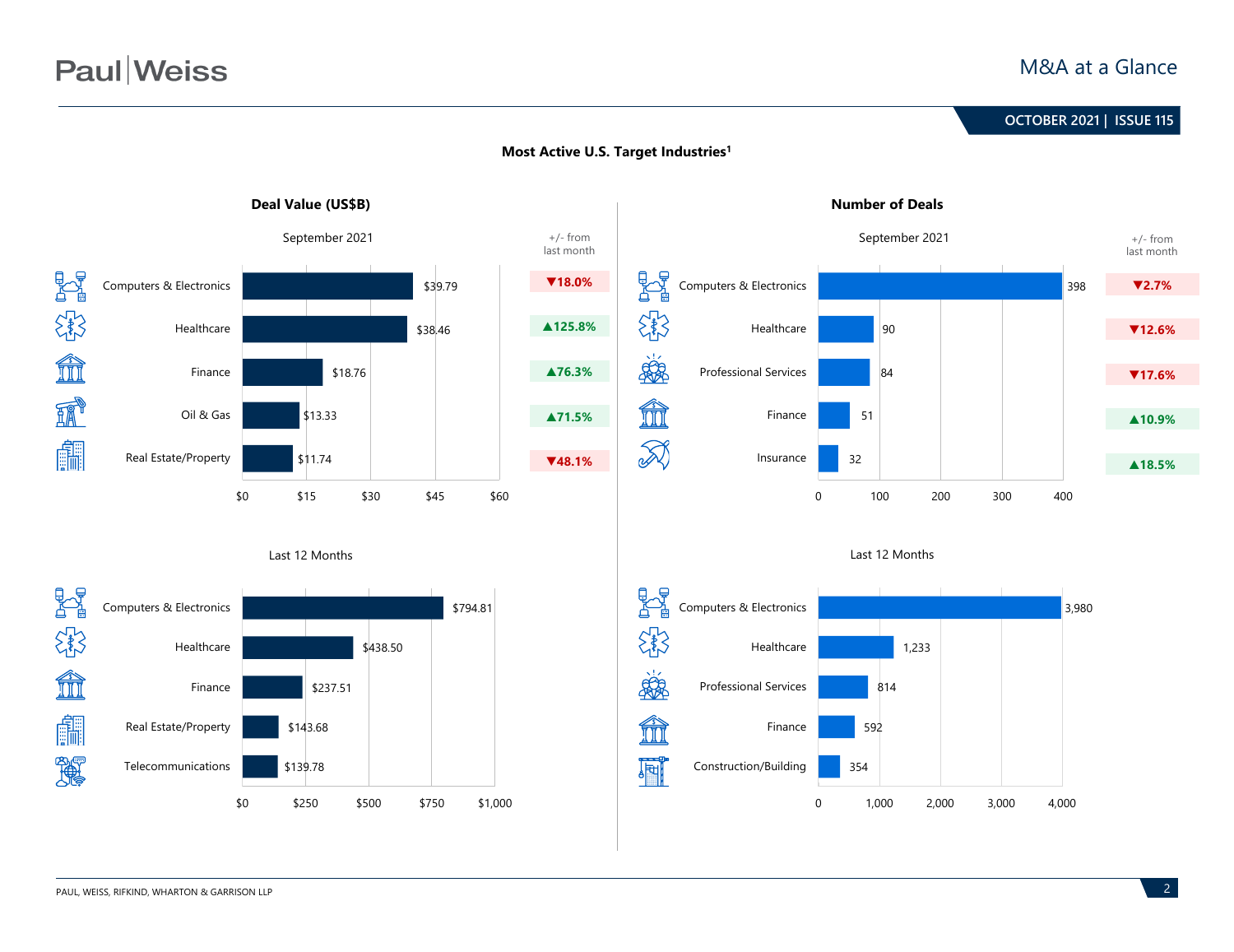# **Paul** Weiss

**June 2020 | ISSUE 99 OCTOBER 2021 | ISSUE 115**



### **Average Break Fees as % of Equity Value3,4 U.S. Public Merger Go-Shop Provisions4**

|                                  | September 2021 $\overline{ }$ Last 12 Months |     |
|----------------------------------|----------------------------------------------|-----|
| Target Break Fee for All Mergers | 3.6                                          | 3.6 |

|                                                                          | September 2021 | Last 12 Months |
|--------------------------------------------------------------------------|----------------|----------------|
| Reverse Break Fee for All Mergers <sup>5</sup>                           | 5.9            | 5.6            |
| Reverse Break Fee for Mergers Involving Financial<br>Buyers <sup>6</sup> | 6.2            | 6.5            |
| Reverse Break Fee for Mergers Involving Strategic<br>Buyers <sup>7</sup> | 5.8            | 5.0            |

|                                                                                                     | September 2021 | <b>Last 12 Months</b> |
|-----------------------------------------------------------------------------------------------------|----------------|-----------------------|
| % of Mergers with Go-Shops                                                                          | 0.0            | 8.1                   |
| % of Mergers Involving Financial Buyers with Go-<br>Shops <sup>8</sup>                              | 0.0            | 29.5                  |
| % of Mergers Involving Strategic Buyers with Go-<br>Shops <sup>9</sup>                              | 0.0            | 0.8                   |
| Avg. Go-Shop Window (in Days) for All Mergers<br>with Go-Shops <sup>10</sup>                        | N/A            | 36.1                  |
| Avg. Go-Shop Window (in Days) for Mergers<br>Involving Financial Buyers with Go-Shops <sup>11</sup> | N/A            | 35.8                  |
| Avg. Go-Shop Window (in Days) for Mergers<br>Involving Strategic Buyers with Go-Shops <sup>12</sup> | N/A            | 41.0                  |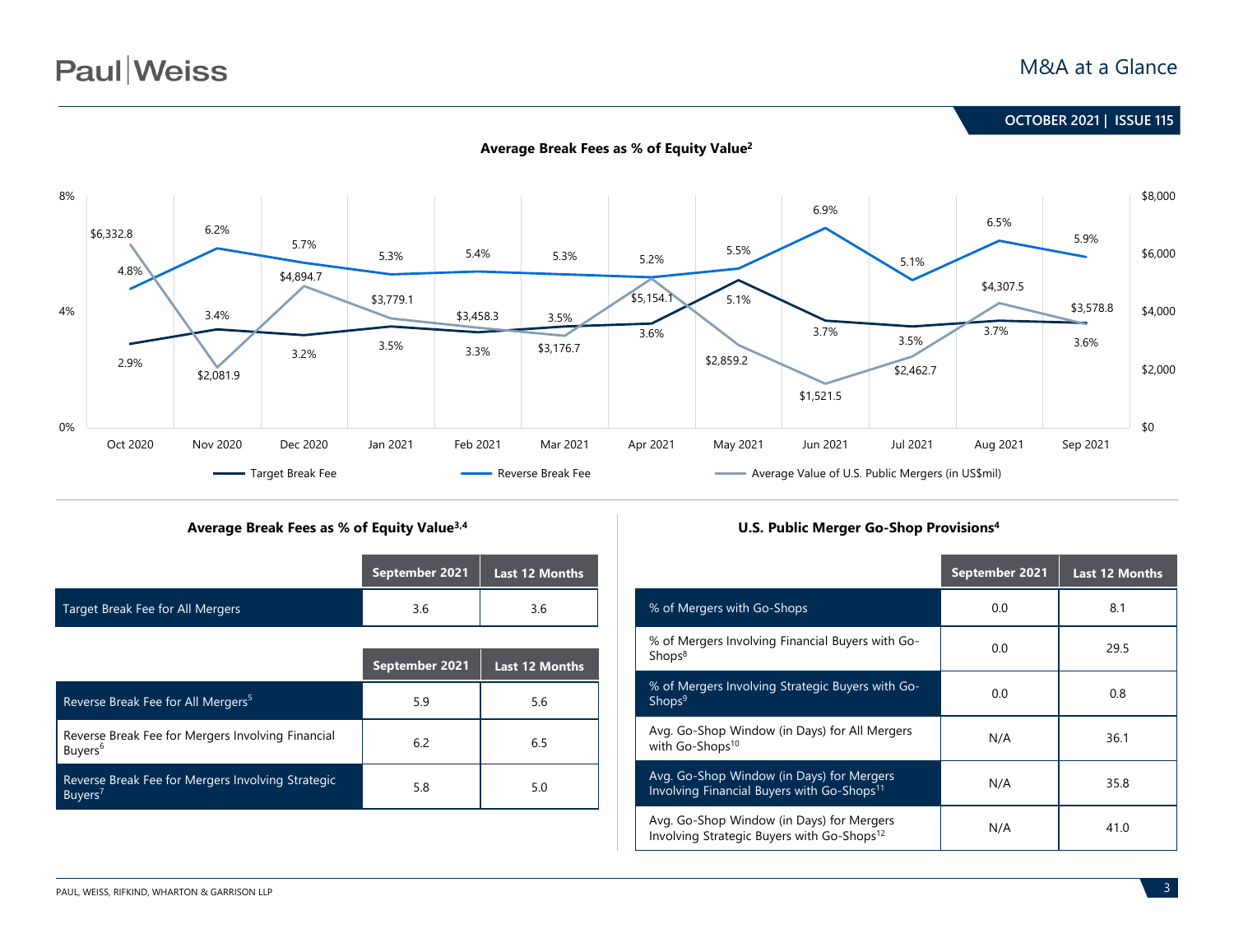

### **Tender Offers as % of U.S. Public Mergers Unaffected Premium %14,15**

| September 2021 |      |
|----------------|------|
| Last 12 Months | 13.4 |

### **Hostile/Unsolicited Offers as % of U.S. Public Mergers14**

| September 2021 |      |
|----------------|------|
| Last 12 Months | 18.9 |

| September 2021 | ، ے ر |
|----------------|-------|
| Last 12 Months | 36.7  |

### **Total Target Adviser Fee(s) as % of Equity Value**

| September 2021 | . |
|----------------|---|
| Last 12 Months |   |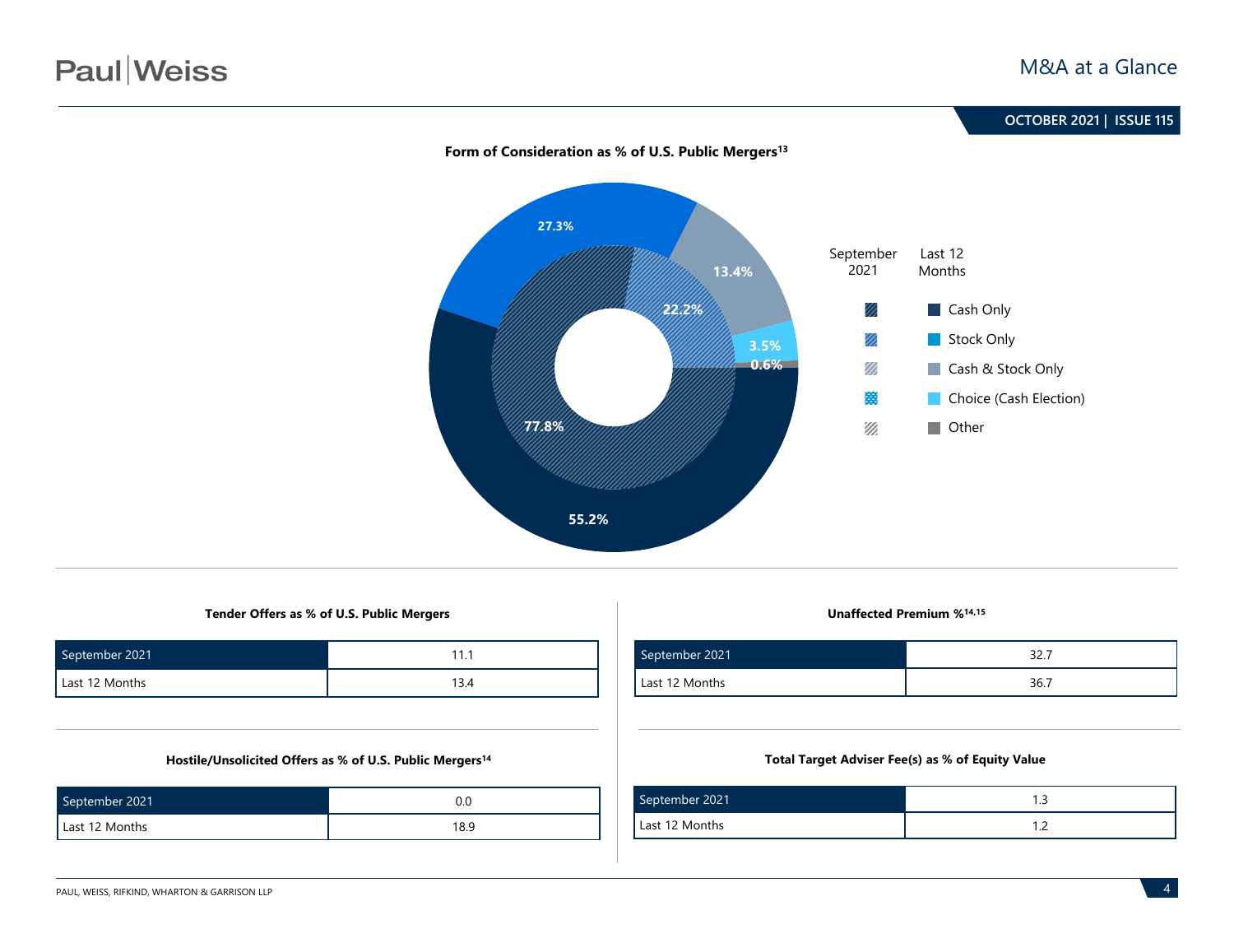





**Top 5 Countries of Destination for Outbound U.S. Crossborder Transactions**





#### **Outbound U.S. Crossborder Transactions for the Last 12 Months**

PAUL, WEISS, RIFKIND, WHARTON & GARRISON LLP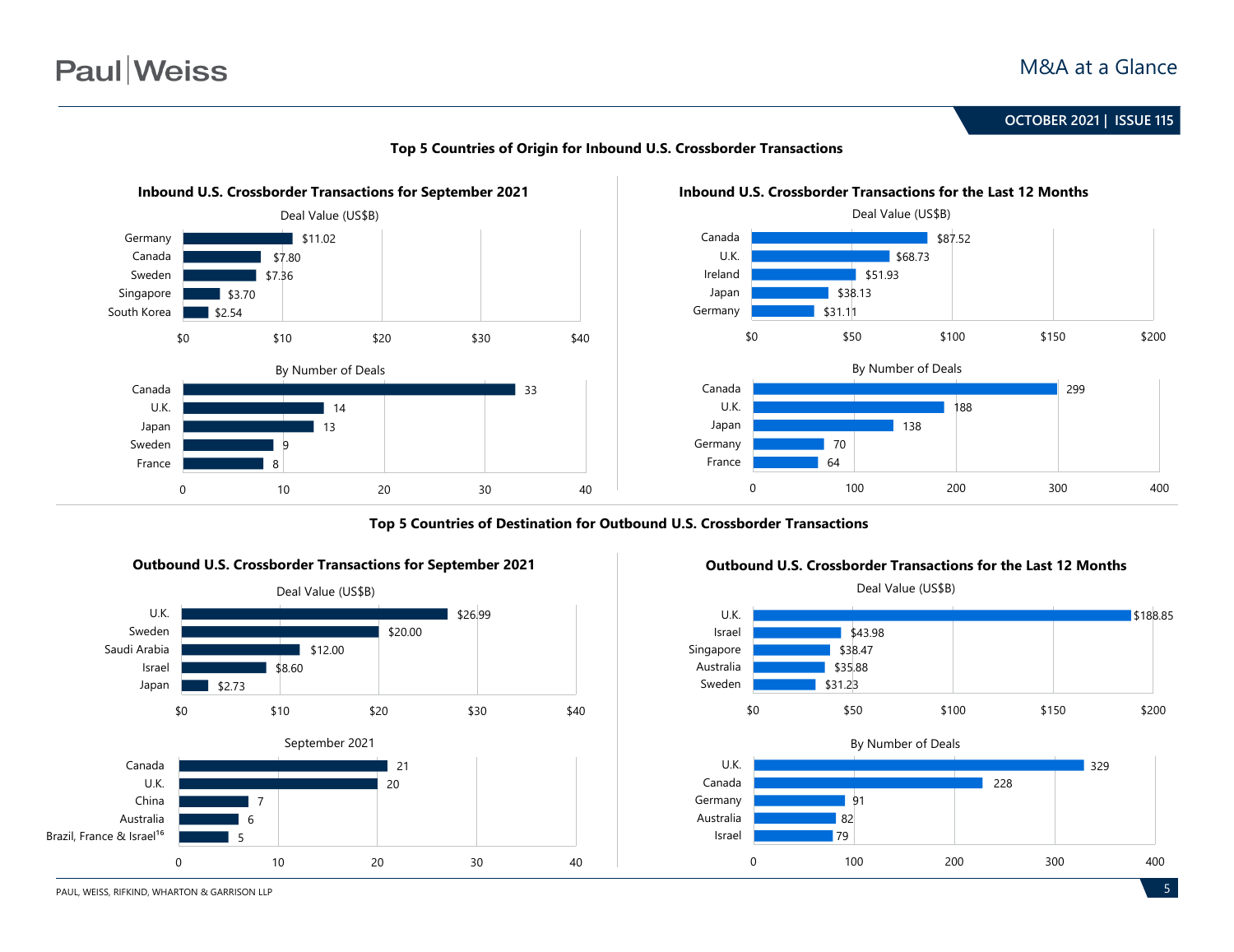# **Paul** Weiss

**June 2020 | ISSUE 99 OCTOBER 2021 | ISSUE 115**

# Appendix: M&A Activity – 12 Month Trends





**Global Deal Value (US\$B)**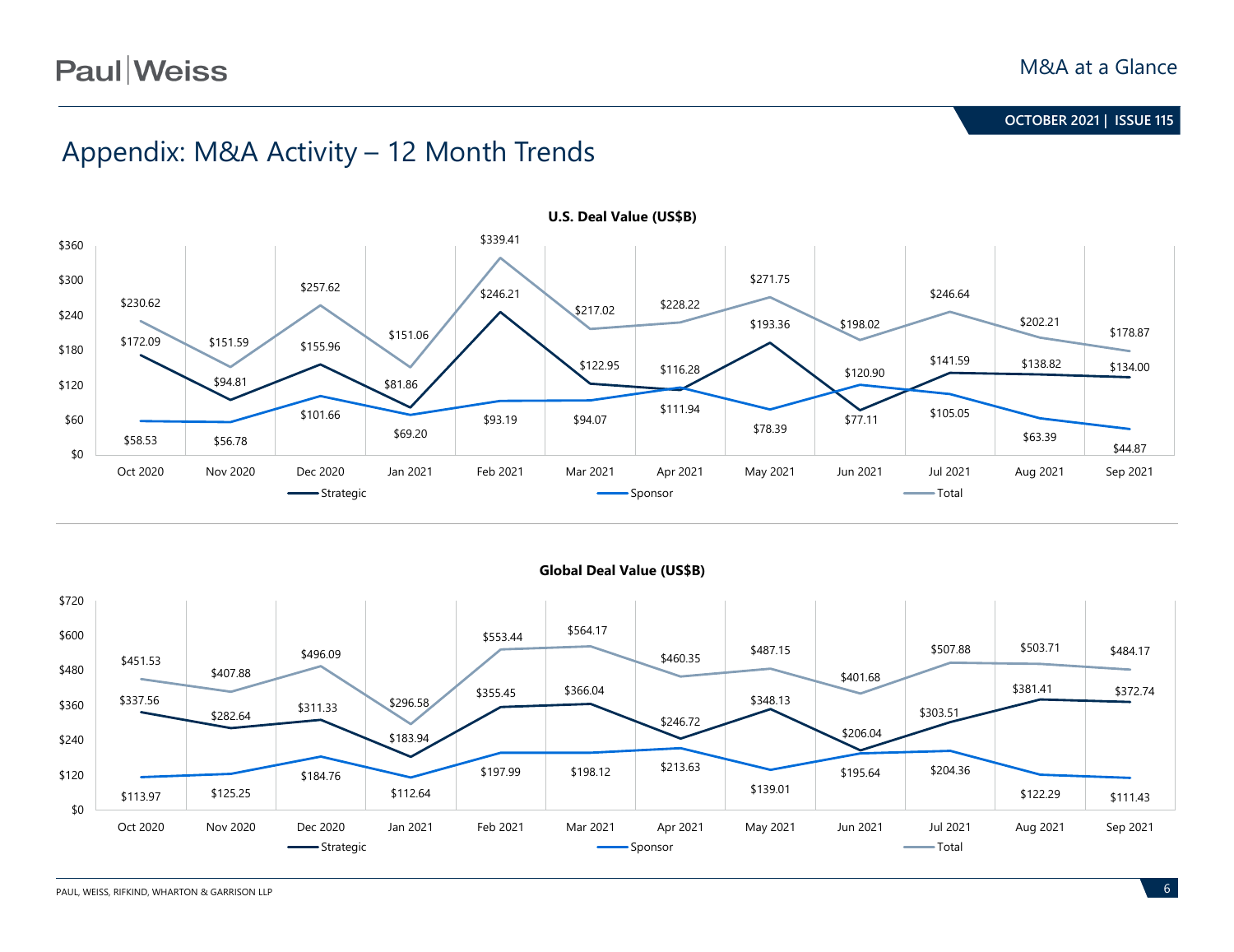

**U.S. Number of Deals**



### **Global Number of Deals**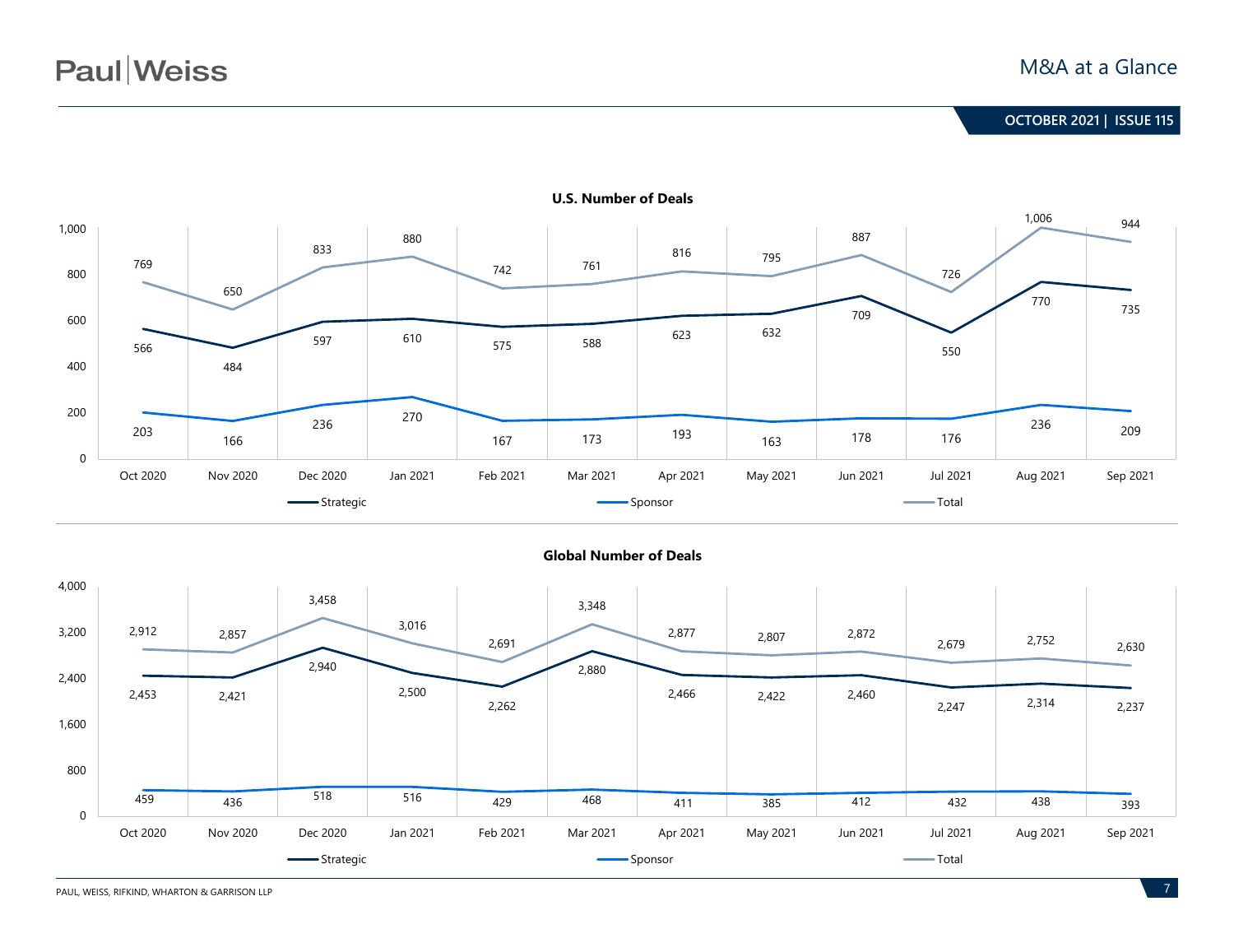

**Inbound U.S. Crossborder Transactions**



**Outbound U.S. Crossborder Transactions**

PAUL, WEISS, RIFKIND, WHARTON & GARRISON LLP **8**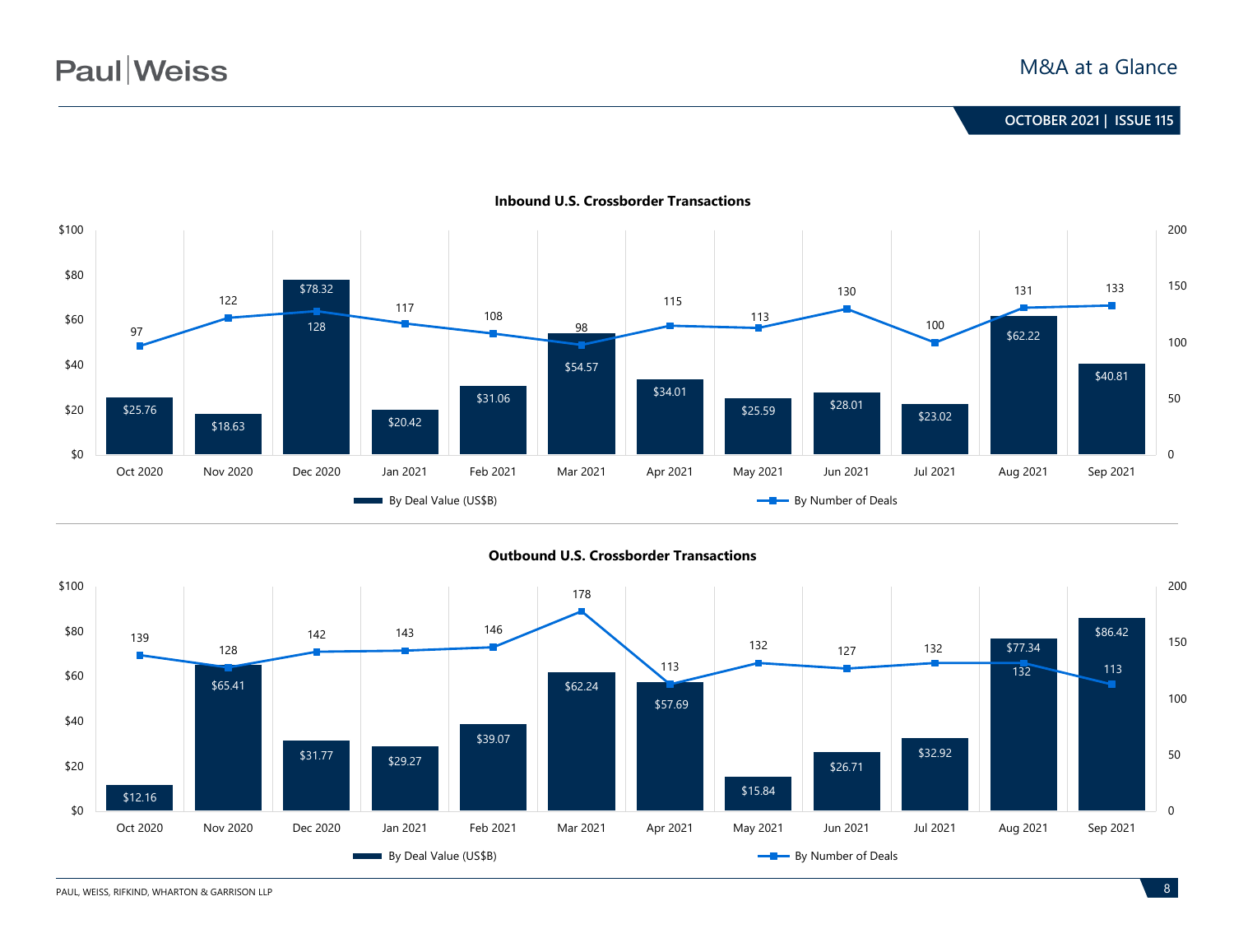

**U.S. SPAC Acquisitions<sup>19</sup>** 



PAUL, WEISS, RIFKIND, WHARTON & GARRISON LLP **9**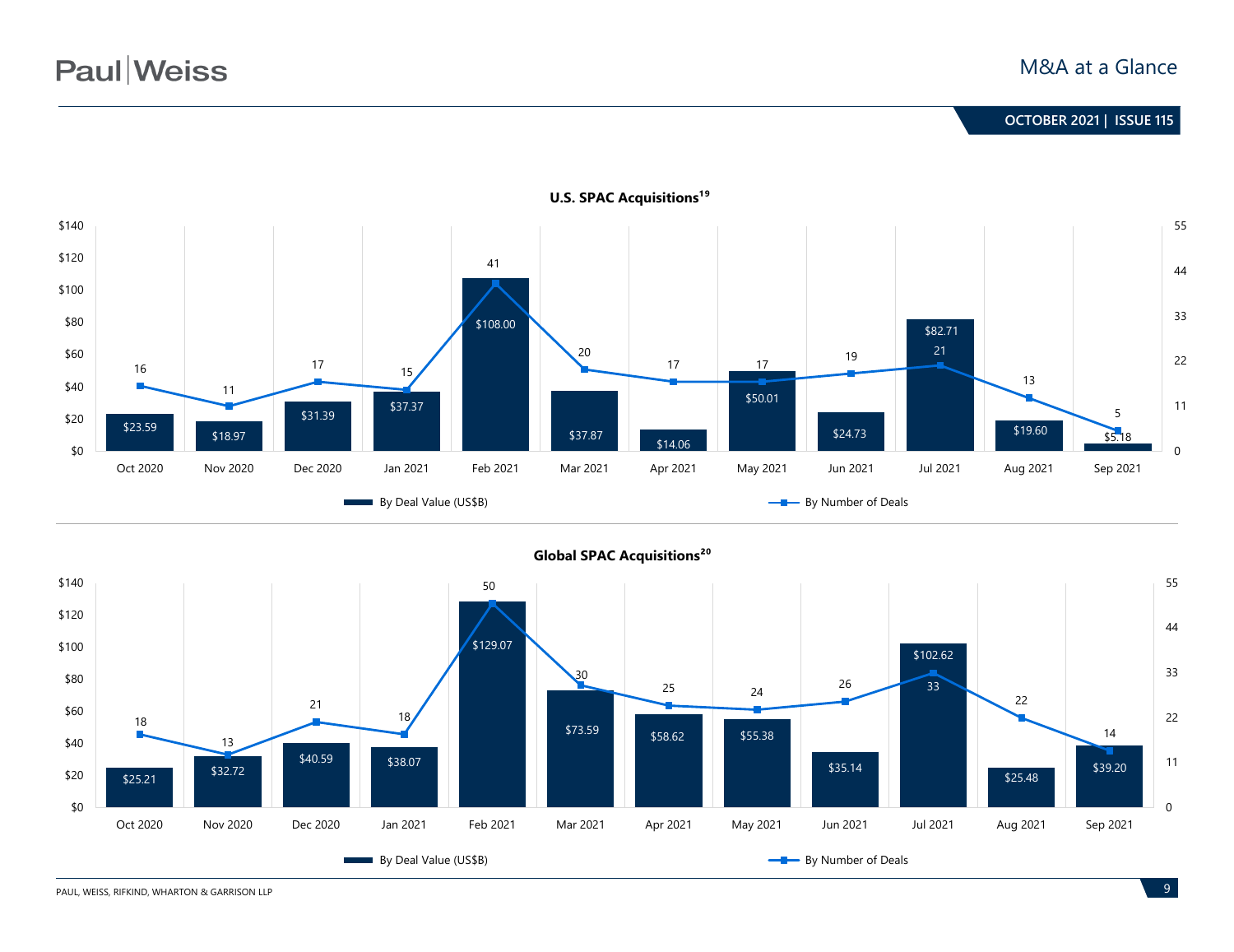

#### **Global Crossborder Transactions**

# Endnotes

- 1. Industries categories are determined and named by Cortex.
- 2. Based on the highest target break fees and reverse break fees payable in a particular deal.
- 3. There were nine transactions in September 2021.
- 4. Financial and strategic categories are determined by Deal Point Data.
- 5. Six transactions in September 2021 had a reverse break fee.
- 6. One transaction in September 2021 involving a financial buyer had a reverse break fee.
- 7. Five transactions in September 2021 involving a strategic buyer had a reverse break fee.
- 8. One transaction in September 2021 involved a financial buyer.
- 9. Eight transactions in September 2021 involved a strategic buyer.
- 10. Zero transactions in September 2021 had a go-shop provision.
- 11. Zero transactions in September 2021 involving a financial buyer had a go-shop provision.
- 12. Zero transactions in September 2021 involving a strategic buyer had a go-shop provision.
- 13. Due to rounding, percentages may not add up to 100%.
- 14. This data includes both announced transactions for which a definitive merger agreement was reached and filed and those for which a definitive merger agreement was never reached and filed (including withdrawn transactions).
- 15. Unaffected Premium % indicates the difference between the current price per share offered as consideration in the transaction and the "unaffected price", reflected as a percentage. The "unaffected price" is the target's closing stock price on the date that is one calendar day prior to the first public disclosure regarding a potential deal involving the target and on which the target's stock price was unaffected by the news of the deal.
- 16. Each of Brazil, France & Israel was the country of origin for five transactions in September 2021.
- 17. This data reflects U.S. targets that have been acquired by a SPAC of any nationality.
- 18. This data reflects both U.S. and non-U.S. targets that have been acquired by a SPAC of any nationality.

The charts on p. 1–2 and 5–10 were compiled using Cortex, and are for the broader M&A market, including public and private transactions of any value. Deal volume by dollar value and average value of deals are calculated fr the subset of deals that include a disclosed deal value. The charts on p. 3–4 were compiled using Deal Point Data, and include acquisitions seeking majority or higher control of U.S. targets valued at \$100 million or highe announced during the period indicated and for which a definitive merger agreement was reached and filed (except with respect to data regarding premiums and hostile/unsolicited offers, which is for all announced deals). "La 12 Months" data is for the period from October 2020 to September 2021 inclusive. Data obtained from Cortex and Deal Point Data has not been reviewed for accuracy by Paul, Weiss.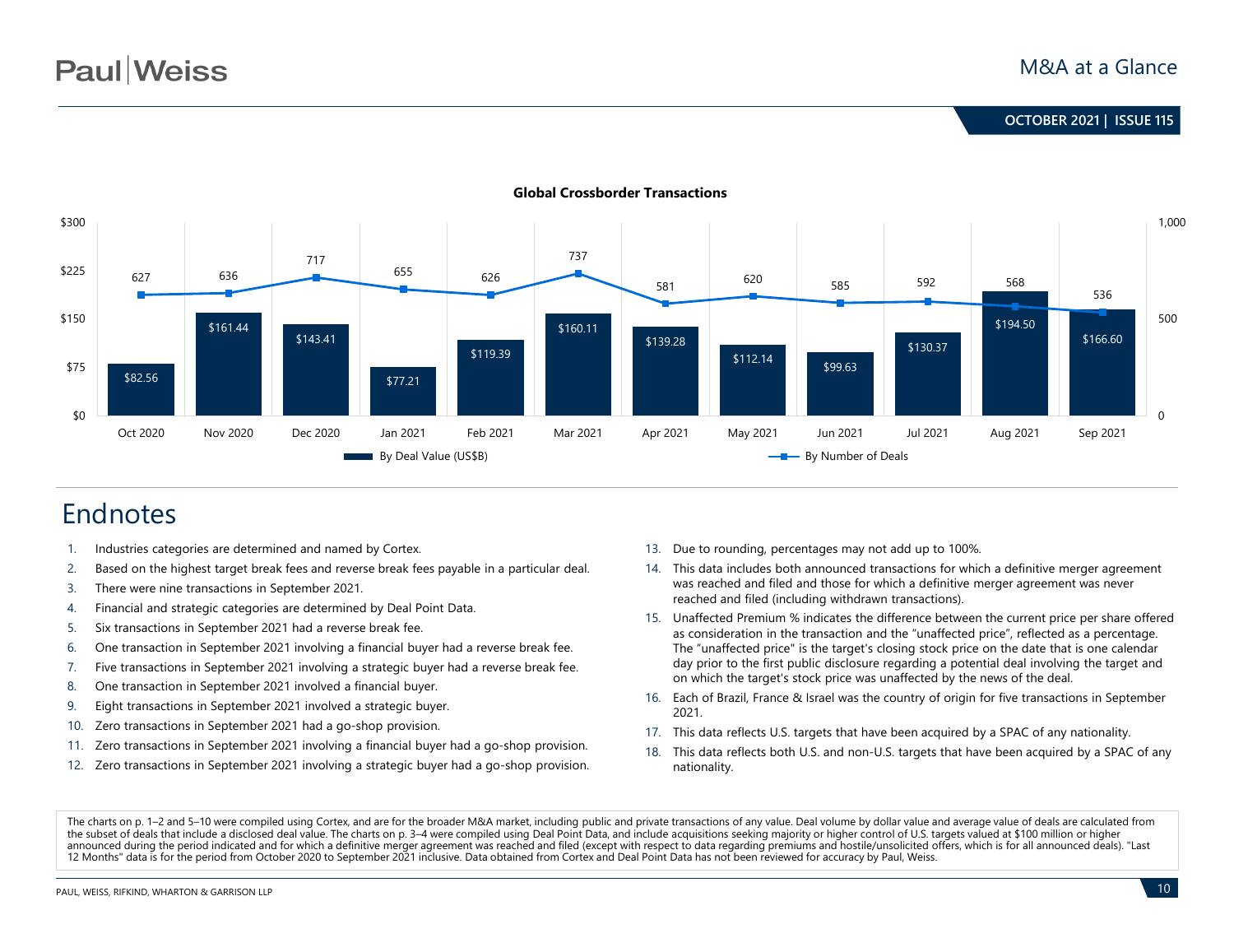# Our Mergers & Acquisitions Practice

Paul, Weiss is a leading law firm serving the largest publicly and privately held corporations and financial institutions in the United States and throughout the world. Our firm is widely recognized for achieving an unparalleled record of success for our clients, both in their bet-the-company litigations and their most critical strategic transactions. We are keenly aware of the extraordinary challenges and opportunities facing national and global economies and are committed to serving our clients' short- and long-term goals.

The Paul, Weiss M&A Group consists of approximately 40 partners and 125 counsel and associates based in New York, Washington, Wilmington, London, San Francisco, Toronto, Tokyo, Hong Kong and Beijing. The firm's Corporate Department consists of more than 75 partners and roughly 300 counsel and associates.

Our M&A Group is among the most experienced and active in the world. We represent publicly traded and privately held companies, leading private equity firms, financial advisors, and other financial institutions and investors in their most important mergers and acquisitions, joint ventures and other strategic transactions. Our expertise advising corporations and private investors in a broad range of sophisticated transactions enables us to identify new opportunities for our clients to realize value. We have particular experience in guiding clients as they engage in proxy battles, company-altering and market consolidating transactions or capital markets transactions.

Recent highlights include advising: Qualcomm, alongside SSW Partners, in its \$4.5 billion topping bid for Veoneer; Neustar in its proposed \$3.1 billion sale, by a private investment group led by Golden Gate Capital and with minority participation from GIC, to TransUnion; Continental Grain Company in its joint venture with Cargill to acquire Sanderson Farms for a total equity value of \$4.53 billion; Translate Bio in its \$3.2 billion sale to Sanofi; Carrier Global Corporation in the proposed \$3.1 billion sale of its Chubb fire and security business to APi Group Corporation; KPS Capital Partners in its \$1.7 billion acquisition of a controlling stake in the Primary Products Business in North America and Latin America of Tate & Lyle; KPS Capital Partners and its portfolio company DexKo Global in the \$3.4 billion sale of DexKo to Brookfield Business Partners; Bowlero Corp in its proposed \$2.6 billion business combination with Isos Acquisition Corporation; the Special Committee of the Board of Directors of QAD in its proposed \$2 billion sale to Thoma Bravo; QTS Realty Trust in its \$10 billion sale to Blackstone; MGM in its proposed \$8.45 billion sale to Amazon; Advance in the \$150 billion Reverse Morris Trust transaction that will combine AT&T's WarnerMedia business with Discovery; funds managed by affiliates of Apollo Global Management in their \$5 billion acquisition of Verizon Media; Univision Holdings in its proposed \$4.8 billion combination with the content and media assets of Grupo Televisa, S.A.B.; Nuance Communications in its proposed \$19.7 billion sale to Microsoft Corp.; KPS Capital Partners in its \$2.7 billion acquisition of the EMEA food, aerosol and promotional packaging business from Crown Holding; General Electric in the more than \$30 billion combination of its jet leasing unit GE Capital Aviation Services (GECAS) with AerCap Holdings; PRA Health Sciences in its approximately \$12 billion sale to ICON; The Goodyear Tire & Rubber Company in its \$2.5 billion acquisition of Cooper Tire & Rubber Company; Perspecta Inc. in its \$7.1 billion sale to Peraton and Veritas Capital; Inspire Brands in its \$11.3 billion acquisition of Dunkin' Brands Group; Cenovus Energy in its Cdn. \$23.6 billion combination with Husky Energy; The Kraft Heinz Company in the proposed \$3.2 billion sale of its cheese business to Groupe Lactalis; an affiliate of Roark Capital Group in its approximately \$1.5 billion acquisition of the ServiceMaster Brands businesses of ServiceMaster Global Holdings; Teladoc Health in its \$18.5 billion acquisition of Livongo Health; Chevron in its \$13 billion acquisition of Noble Energy; National General Holdings in its \$4 billion sale to The Allstate Corporation; affiliates of Roark Capital in its \$200 million investment in The Cheesecake Factory; General Atlantic, as lead investor in a consortium, in its \$8.7 billion acquisition of 58.com; The Medicines Company in its \$9.7 billion sale to Novartis; the Special Committee of the Board of Directors of Pattern Energy Group in its approximately \$6.1 billion sale to Canada Pension Plan Investment Board; Aptiv in its \$4 billion autonomous driving joint venture with Hyundai Motor Group; the Special Committee of the Board of Directors of CBS Corp. in its merger with Viacom to form ViacomCBS, a combined company with an enterprise value of more than \$40 billion; Elanco Animal Health in its \$7.6 billion acquisition of the animal health business of Bayer AG; funds managed by affiliates of Apollo Global Management in their \$2.7 billion acquisition of Shutterfly; the Independent Directors of Avon in its \$3.7 billion sale to Natura & Co.; KPS Capital Partners in its \$1.8 billion acquisition of Howden from Colfax; Trane Technologies in the \$15 billion Reverse Morris Trust spin-off and merger of its industrial business with Gardner Denver Holdings; Chevron in its proposed \$50 billion acquisition of Anadarko Petroleum; General Electric in the \$21.4 billion sale of its BioPharma business to Danaher Corporation; Encana Corp. (now known as Ovintiv) in its \$7.7 billion acquisition of Newfield Exploration Company; IBM in its \$34 billion acquisition of Red Hat; the Board of Directors of Harris Corporation in its \$37 billion merger of equals with L3 Technologies to form L3Harris Technologies; CSRA in its \$9.7 billion sale to General Dynamics; Bioverativ in its \$11.6 billion sale to Sanofi; ADP in its successful proxy contest against Pershing Square; and Agrium in its \$36 billion merger of equals with Potash Corp. of Saskatchewan.